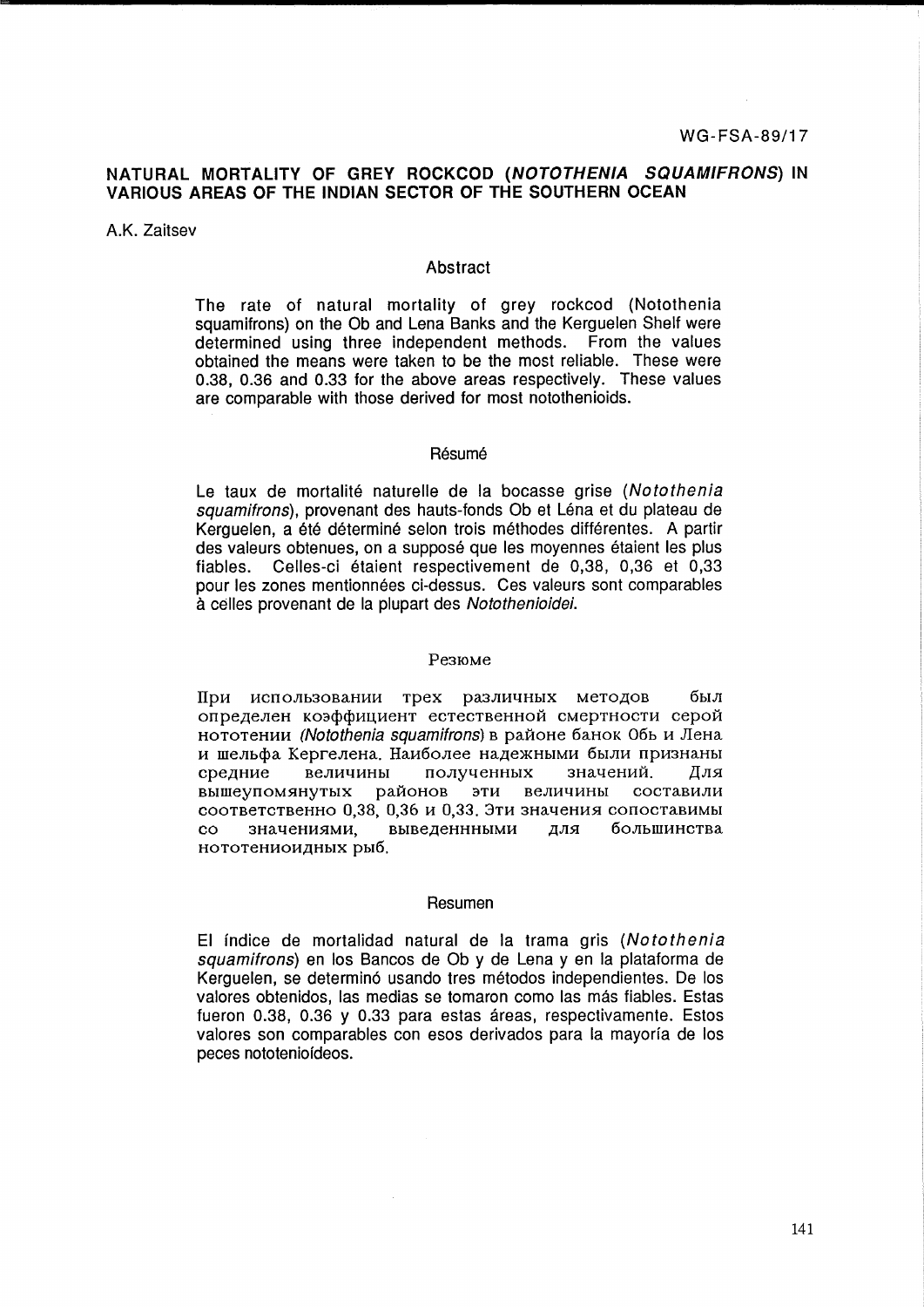The rate of natural mortality (M) of grey rockcod (Notothenia squamifrons) was determined using three independent methods.

The Rikhter-Efanov method uses the empirical relationship between M and age at maturity for most fish  $(t_n)$  where 50 or 70% of a population comprises mature specimens (Babayan et al., 1984). The rate of natural mortality (M) is calculated as

$$
M = \frac{1.521}{t_n \cdot 0.720} - 0.155 \tag{1}
$$

Values for  $t_n$  (70%) were calculated for each area. For specimens on the Ob and Lena Banks these were 6.6 and 6.2 years respectively, while for the Kerguelen Islands area the value was 8.6 years.

The calculated values of M were found to be the lowest among specimens of the Kerguelen populations (0.17), while the "bank" populations gave higher values (0.24 to  $0.25$ ).

In order to compare our data with the results obtained by Duhamel (Kock, Duhamel, Hureau, 1985), age at maturity for most fish was determined for a population with 50% of mature fish. The values of  $t_n$  were established to be 5.9, 5.2 and 7.6 years. The value for M in the Kerguelen Islands area is comparable to, although slightly higher than that calculated by the French scientists (0.20 as opposed to 0.18) (Table 1).

The Alverson-Carnee method takes into account the age at which fish biomass reaches its maximum (T). This parameter is calculated according to the age of the oldest group in the catches  $(T_m)$ , comprising not less than 0.5% of the total sample (Babayan et al., 1984). For an exploited population T=0.38 T<sub>m</sub>. For N. squamitrons T<sub>m</sub> is 15 years (Ob Bank), 14 years (Lena Bank) and 15 years (Kerguelen Islands). In this case the natural mortality rate is 0.35 to 0.39.

The Beverton-Holt method is used for previously unexploited populations. The value of M was determined according to the following formula:

$$
M = \frac{K (l \in \{-l\})}{T - l} \tag{2}
$$

- where  $T =$  mean length of fish in the catch;<br>  $l' =$  minimum length of fish in the catch;
	- $l_{\infty}$  = asymptotic length (i.e. maximum length according to Bertalanffy's growth equation);
	- $K =$  coefficient of growth of the Bertalanffy growth.

This equation was worked out using data on N. squamifrons size composition over the first years of exploitation (i.e. 1978 to 1979 for the Ob and Lena Banks and 1969 to 1972 for the Kerguelen Islands). Data on 2 to 15 year old fish were used in calculations.

Depending on the area, values for M varied from 0.46 to 0.52, which is slightly higher than values obtained using the Rikhter-Efanov and Alverson-Carnee methods.

Because of the considerable difference in instantaneous natural mortality rates, calculated using various methods, and the absence of objective criteria to choose anyone of them, the mean arithmetical value of the estimates obtained may be applicable. In this case the mean values of M are 0.38 (Ob Bank), 0.36 (Lena Bank) and 0.33 (Kerguelen Islands) (Table 1).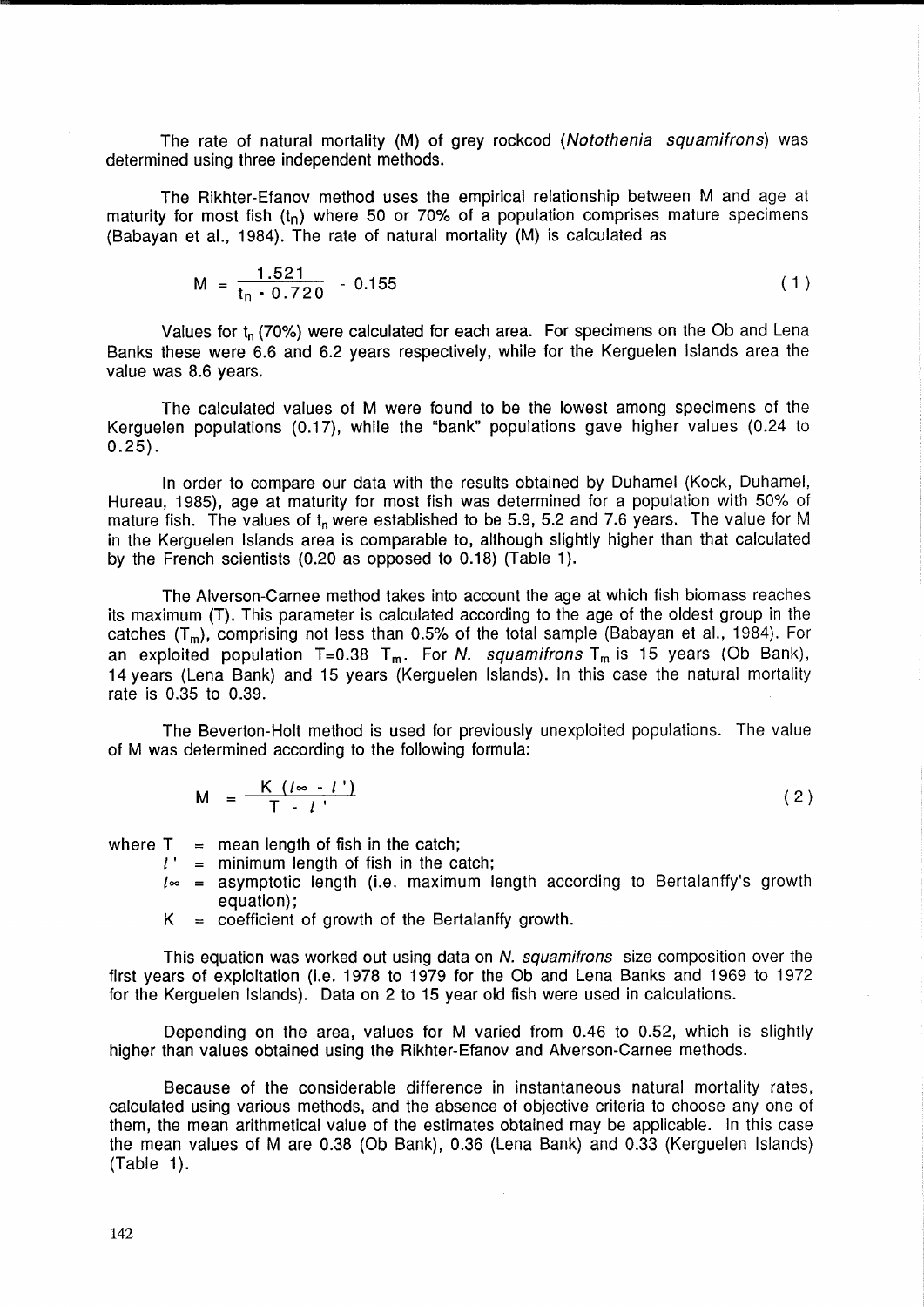Natural mortality was also determined using the Pauly method whereby a relationship between growth parameters and environmental temperature is used. The values of "l" and "w" from Bertalanffy's equation were applied. The values used are characteristic for the near-bottom layer in each of the areas (Table 1). Pauly's formulae were utilized in the calculations (Pauly, 1980):

$$
lgM = -0.0066 - 0.279lg1 + 0.6543lgK + 0.4634lgT^{\circ}
$$
 (3)

$$
lgM = -0.2107 - 0.0828ig W - 0.6757igK - 0.4634igT^{\circ}
$$
 (4)

These calculations are presented here purely to compare our results with the data obtained by the French scientists (Kock, Duhamel, Hureau, 1985) in respect of the Ob Bank and the Kerguelen Islands. In our opinion, however, the data obtained has no practical application for notothenioid fish for two reasons. First, the dependence worked out by Pauly referred to tropical fish and secondly, in equations (3) and (4), one of the main components is IgT°. However, many species inhabiting the Antarctic near-shelf zone (such as Pleuragramma antarcticum, most Trematomus spp., Channichthyidae etc.) live in sub-zero temperatures. The impossibility of obtaining a logarithm from a negative number, however, makes the equation mathematically absurd.

A few points must also be made about the applicability of the Rikhter-Efanov method to Antarctic fish. The only variable in the equation (1) is  $t_m$ , age at maturity for most fish (70%). This does not take into account primary causes of natural mortality such as ageing, unfavourable abiotic conditions, predation, parasites and illness, changes in food availability. According to Berdichevsky (Berdichevsky et al., 1982), these factors are the main causes of natural mortality. If we calculate M, for example, using the above method for N. squamifrons and Pleuragramma antarcticum which, like N. squamifrons inhabits the Ob and Lena Banks, becomes mature at the age of six, then natural mortality rates will be approximately the same for both species. However, according to Gerasimchook's data (1987), natural mortality rates calculated by the Beverton-Holt method were 1.46 to 1.69 for P. antarcticum from coastal Antarctic seas as opposed to 0.46 to 0.52 for N. squamifrons. In the author's opinion, the high level of natural mortality  $(M)$  of P. antarcticum is attributable to a significant pressure of predators.

Therefore, the Rikhter-Efanov method is not always applicable to Antarctic fish in general. However, this method can be used for N. squamifrons since predation and the food availability would not appear to have a great impact on natural mortality. This is so because the only predator of adult N. squamifrons is the Patagonian toothfish (Dissostichus eleginoides) and the food availability largely depends on the topographic features of the banks rather than on other factors. A stable concentration of prey species occurs in areas where bank peaks are within the water gradient zones, formed by water masses of differing quality (Lanin, 1983).

Accepting 0.33 to 0.38 as the most reliable values for M, it may be concluded that the rate of natural mortality of N. squamifrons in all three areas is similar and their mean values are comparable with those for the majority of notothenioid fish (Kock, Duhamel, Hureau, 1985; Tankevich, Shlyakhov, 1987; Shlibanov, 1987).

### **REFERENCES**

BABAYAN, V.K., T.N. BULGAKOVA, R.G. BORODIN and Y.M. EFIMOV. 1984. Methodological Recommendations. Application of Mathematical Methods and Models for Fish Stock Assessment. Moscow, VNIRO. p. 154. (In Russian)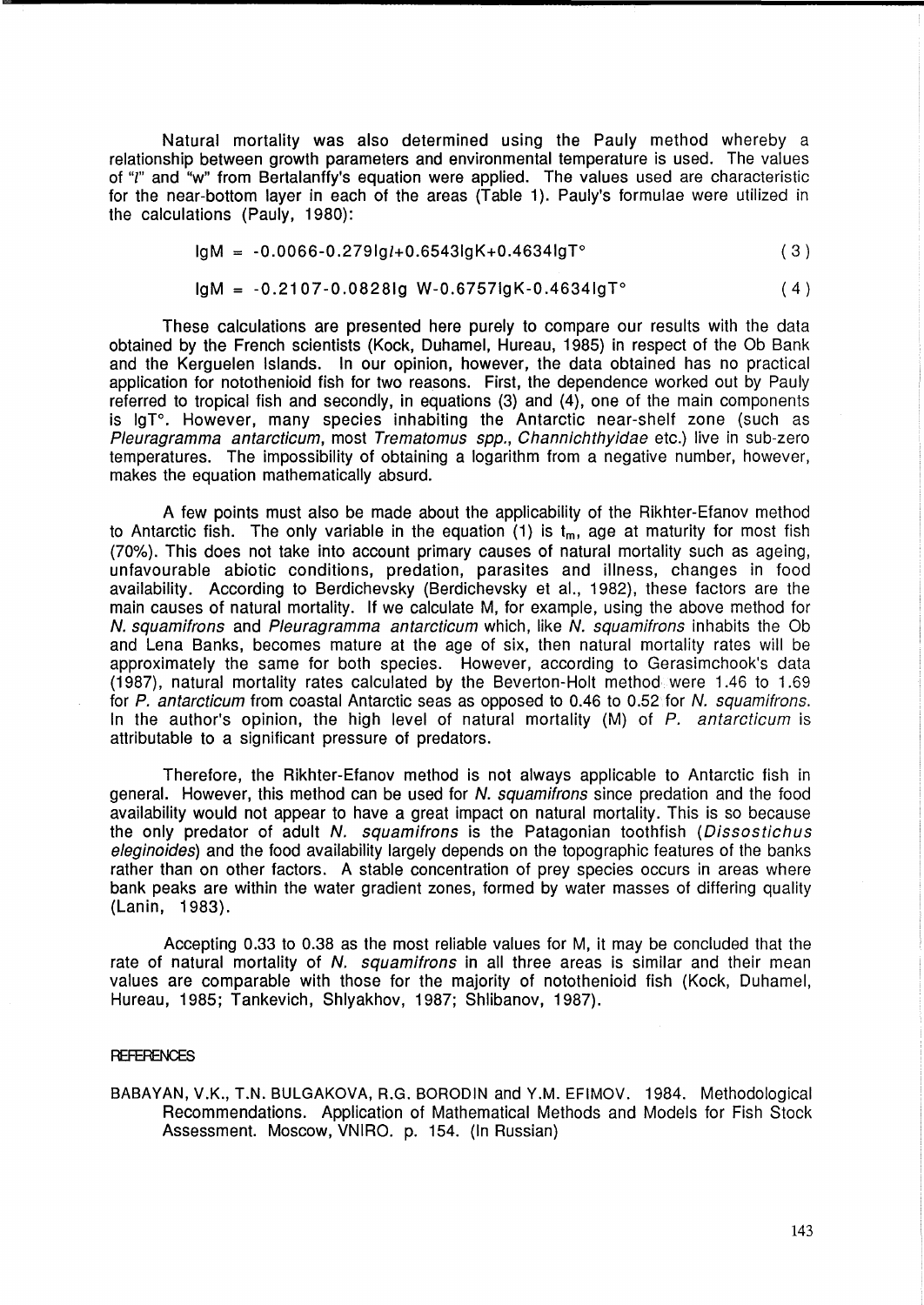- BERDICHEVSKY, L.S., T.F. DEMENTYEVA, B.G. LOGANZEN, E.A. KREEKSOONOV and T.S. RASS. 1982. History of the Development and Current State of Fish Population Dynamics Theory. Theses of a Report to the All-Union Conference on the Theory of Rational Exploitation and Formation of Stocks. Moscow. pp. 56-59. (In Russian).
- DUHAMEL, G. and C. OZOUF-COSTAZ. 1985. Age, Growth and Reproductive Biology of Notothenia squamifrons Günther, 1880 from the Indian Sector of the Southern Ocean. Polar Biol. 4: 143-153.
- GERASIMCHOOK, V.V. 1987. Age, Growth and Natural Mortality of Antarctic Silverfish. Theses of a Report at the Second All-Union Conference: Resources of the Southern Ocean and Problems Concerning their Rational Exploitation. Kerch. pp. 129-130. (In Russian).
- KOCK, K.-H., G. DUHAMEL and J.-C. HUREAU. 1985. Biology and Status of Exploited Antarctic Fish Stocks: A Review. BIOMASS. Sci., ser., 6: 1-142.
- LANIN, V.1. 1983. Oceanographic Pre-requisites for Changing Commercial Fishing at the Ob and Lena Banks. Theses of a Report to the All-Union Conference: Antarctic Ocean Resources and Problems Concerning their Rational Exploitation. Kerch. pp.109-111. (In Russian).
- PAULY, D. 1980. On the Interrelationships Between Natural Mortality Growth Parameters and Mean Environmental Temperature of 175 Fish Stocks. J. cons. int. Perm. Explor. Mar., 39 (2): 175-192.
- SHLIBANOV, V.N. 1987. Growth and Natural Mortality of Patagonotothen guntheri shagensis in the Shag Rocks area. Theses of a Report to the Second All-Union Conference: Stock Resources of the Southern Ocean and Problems Concerning their Rational Exploitation. Kerch. pp. 135-138. (In Russian).
- TANKEVICH, P.L. and V.A. SHYLAKHOV. 1987. Natural Mortality of Kerguelen Marbled Rockcod (Notothenia rossii). Theses of Report to the Second All-Union Scientific Conference: Stock Resources of the Southern Ocean and Problems Concerning their Rational Exploitation. Kerch. pp. 140-141. (In Russian).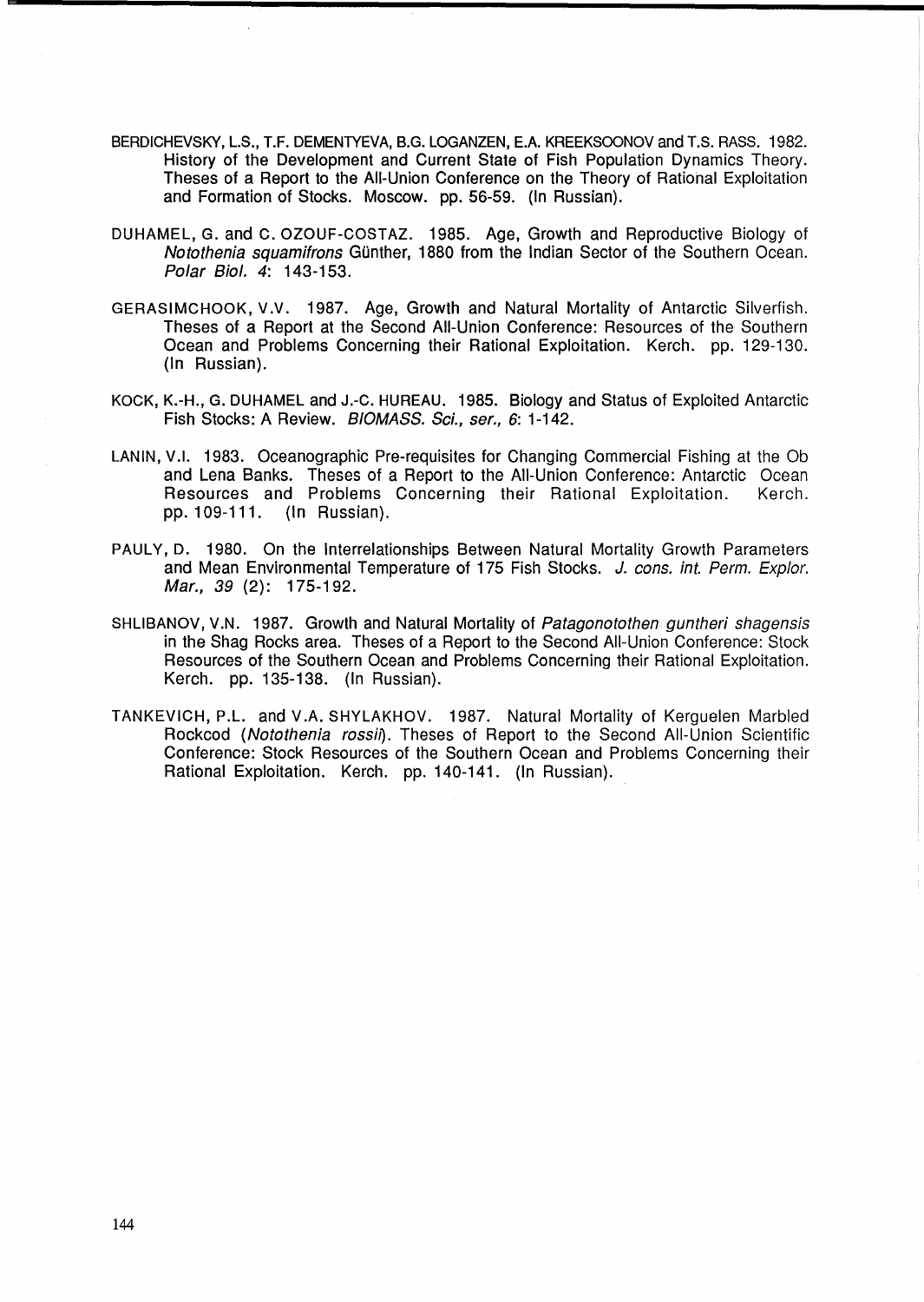Table 1: Calculated values of the natural mortality rate (M) of grey rockcod (Notothenia squamifrons).

| Area                                               | Method                   |                |                          |               |             |       |           | <b>Accepted Mean</b> |
|----------------------------------------------------|--------------------------|----------------|--------------------------|---------------|-------------|-------|-----------|----------------------|
|                                                    | Rikhter-Efanov           |                | Alverson-Carnee          | Beverton-Holt |             | Pauly |           | Value of M           |
|                                                    | M(50%)                   | M(70%)         | M                        | M             | $T^{\circ}$ | M(I)  | M(W)      |                      |
| Ob Bank                                            | 0.27                     | 0.24           | 0.39                     | 0.52          | 1.3         | 0.09  | 0.08      | 0.38                 |
| Lena Bank                                          | 0.31                     | 0.25           | 0.35                     | 0.47          | 1.4         | 0.10  | 0.10      | 0.36                 |
| Kerguelen Islands                                  | 0.20                     | 0.17           | 0.37                     | 0.46          | 1.9         | 0.11  | 0.10      | 0.33                 |
| Kerguelen Islands<br>(Duhamel, Ozouf-Costaz, 1985) | 0.18                     | $\blacksquare$ | $\overline{\phantom{a}}$ |               | 1.9         | 0.08  | $\,$ $\,$ |                      |
| Lena Bank<br>(Duhamel, Ozouf-Costaz, 1985)         | $\overline{\phantom{a}}$ | ۰              | $\blacksquare$           |               | 1.9         | 0.11  | $\equiv$  |                      |